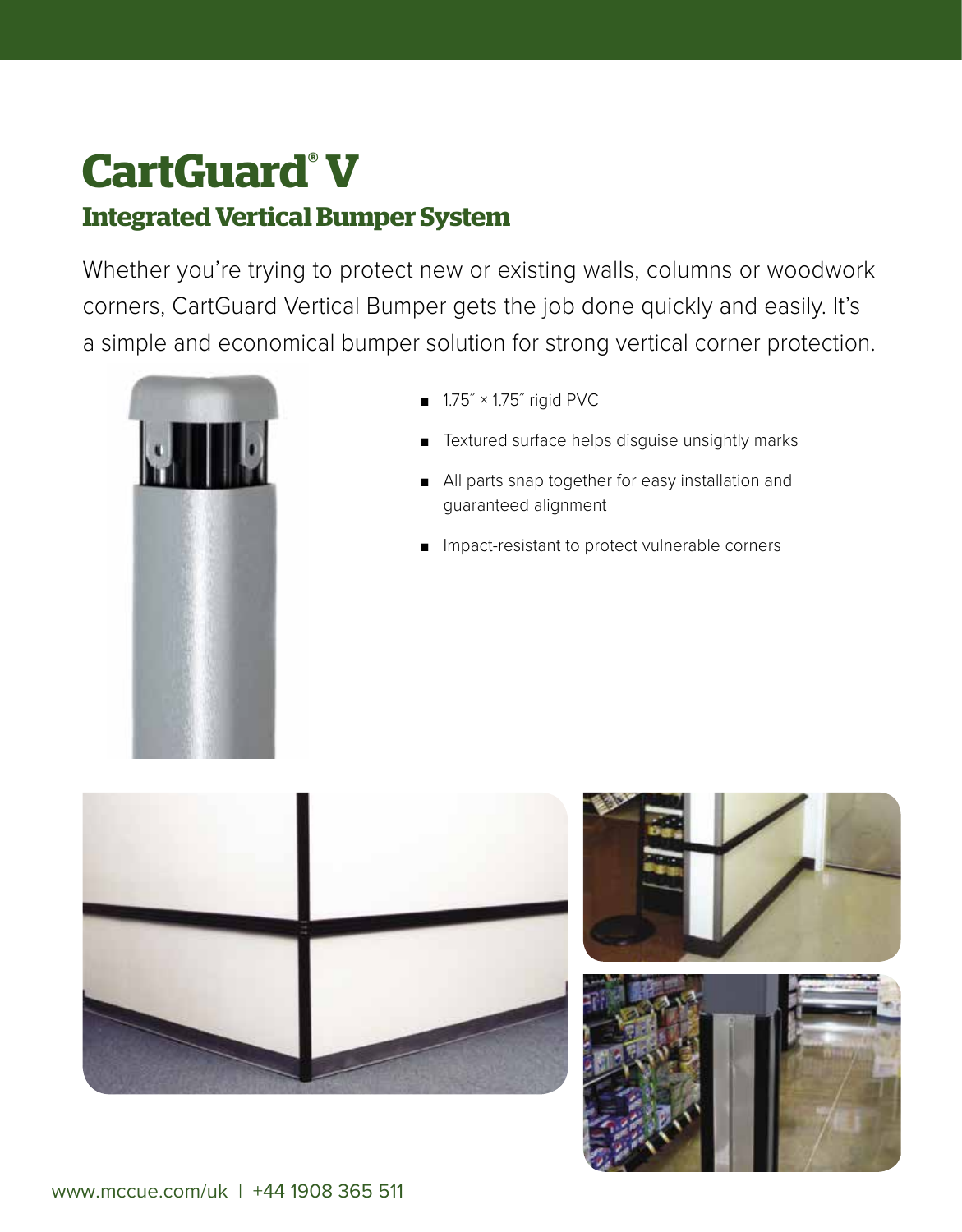



### **1.75˝ Vertical Bumper Top CGT-V175-COLOUR**

 $\overline{\phantom{a}}$ 

Minimum quantity and lead times may apply Sold in 8<sup>'</sup> lengths Packed: 24 per box (192´ total)



# **1.75˝ Vertical Bumper Mounting Base CGB-V175-401**

Sold in 8<sup> $\prime$ </sup> lengths Packed: 24 per box (192´ total)

## **COLOURS AND LEAD TIMES**

#### **Stock Colours**



## **1.75˝ Vertical Bumper End Cap CGE-V175-COLOUR**

Minimum quantity and lead times may apply Packed: 200 per box

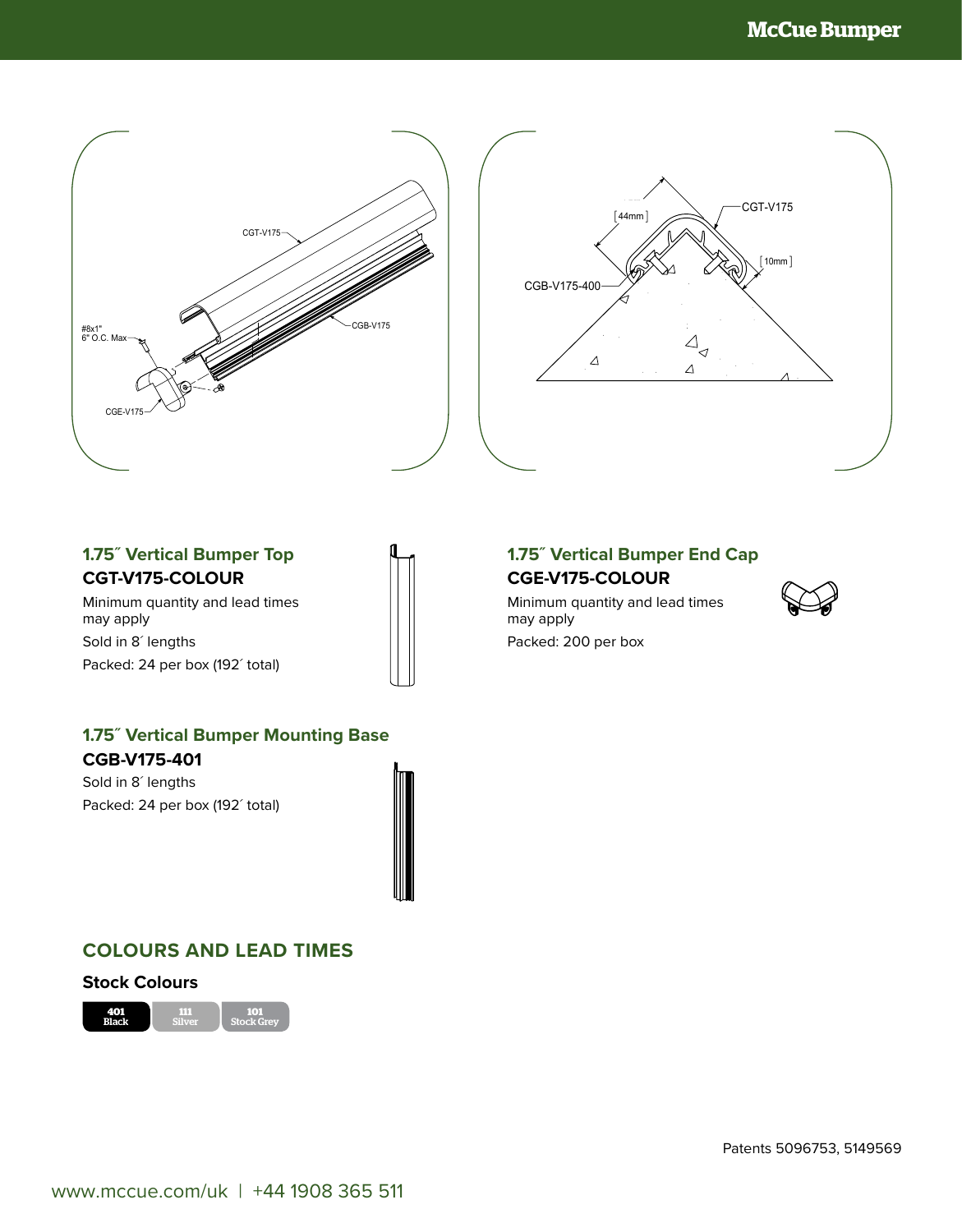# **GreenGuard™ VT Vertical Corner Protection**



Vertical Trim provides simple and strong corner protection for walls, columns and mill work. It's available in a variety of sizes, colours and finishes polycarbonate and stainless steel—to match any store décor.



- Won't rust or corrode; perfect for areas frequently subjected to moisture and cleaning chemicals
- No hardware required; applies with construction adhesive (sold separately)
- 90° corner profile with a variety of side lengths